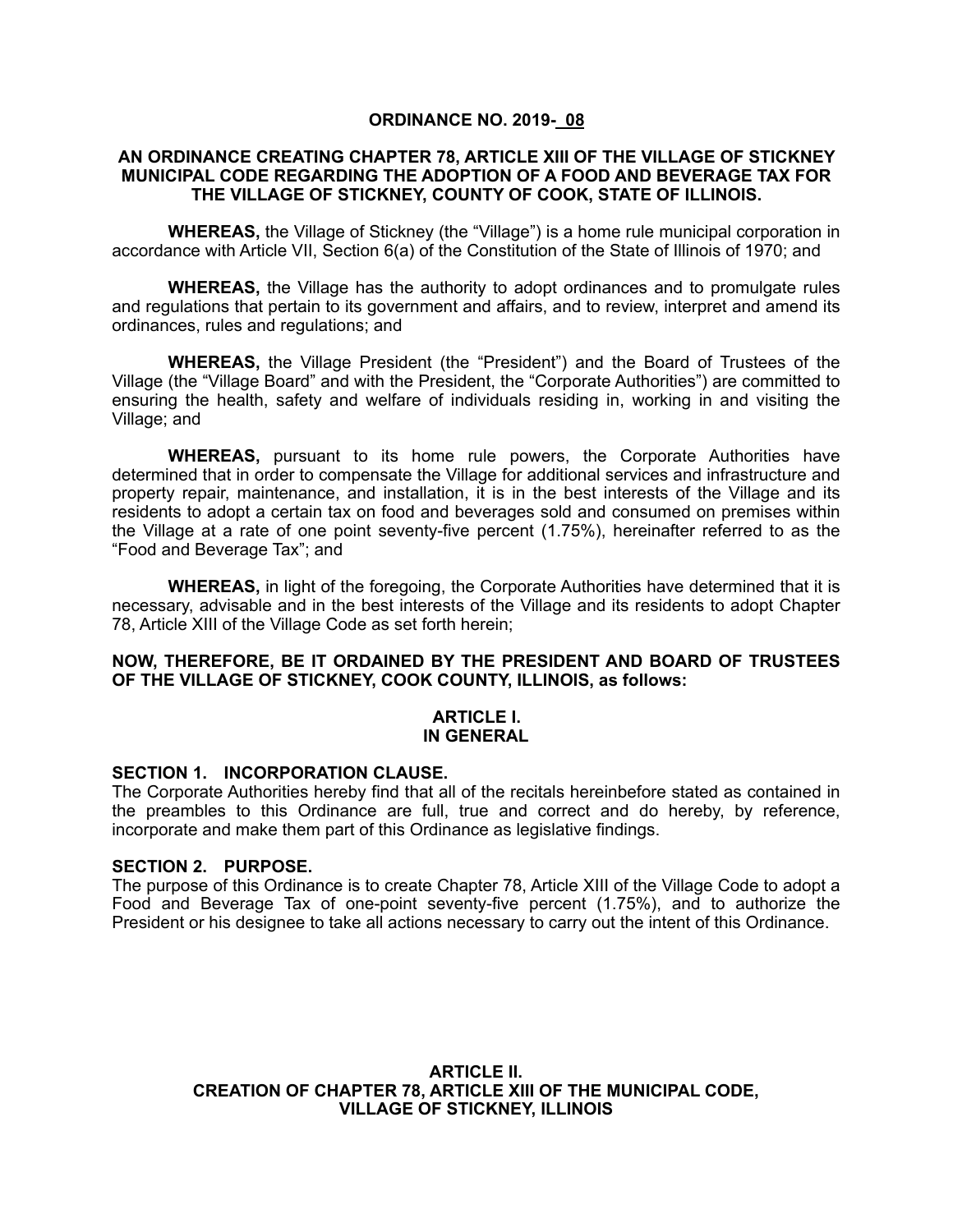# **SECTION 3. CREATION OF CHAPTER 78, ARTICLE XIII**

That the Village Code is hereby amended, notwithstanding any provision, ordinance, resolution or Village Code section to the contrary, by creating Chapter 78, Article XIII as follows:

## **ARTICLE XIII. - FOOD AND BEVERAGE TAX (NEW)**

### **Sec. 78-341. – Definitions.**

For purposes of this Article, whenever any of the following words, terms or definitions are used herein, they shall have the meaning ascribed to them in this Article:

*"Alcoholic Liquor"* means any spirits, wine, beer, ale or other liquid containing more than one-half of one percent of alcohol by volume, which is capable of being consumed as a beverage by a human being.

*"Prepared Food Item for Immediate Consumption"* means and includes any and all material, whether solid, semi-solid or liquid used or intended to be used for human consumption and for nourishment of the human body. The term defined herein includes any and all alcoholic liquor beverages, except for alcoholic liquor purchased in the original package for consumption off the premises where sold. The term shall include and be limited to:

- (1) Food items purchased at a restaurant, bar or other establishment where facilities are provided for on-premise consumption, but such term shall not include food items not intended for immediate consumption purchased from other areas of any such establishment where such facilities providing onpremise consumption utilize a separate means of collecting receipts for such food purchased for immediate consumption and are physically separated from such other areas in the establishment.
- (2) Food items purchased from concession stands, snack shops and other establishments which sell food items primarily in individual sized servings, such as ice cream cones, candy bars and individually serve sandwiches, for immediate on-premise or off-premises consumption; and
- (3) Food items which are purchased hot or are otherwise purchased prepared for immediate on-premise or off-premise consumption from catering establishments and restaurants with delivery services, except food items prepared off the premises.

For purposes of this Article, *"food items prepared off the premises"* means food items which are grilled, broiled, baked, fried or cooked in some other similar manner off the premises of the retailer. Such term shall not include food items which are precooked and then heated or warmed-up off the premises or food items which were previously cooked or prepared and then reheated off the premises.

*"Retailer"* means any person or persons having a sufficient proprietary interest in conducting a business which sells prepared food items for immediate consumption or alcoholic liquor so as to entitle such person or persons to all or a portion of the net receipts from the sale thereof.

*"Person"* means any natural person, trustee, court appointed representative, syndicate, association, partnership, firm, club, company, corporation, business trust, institution,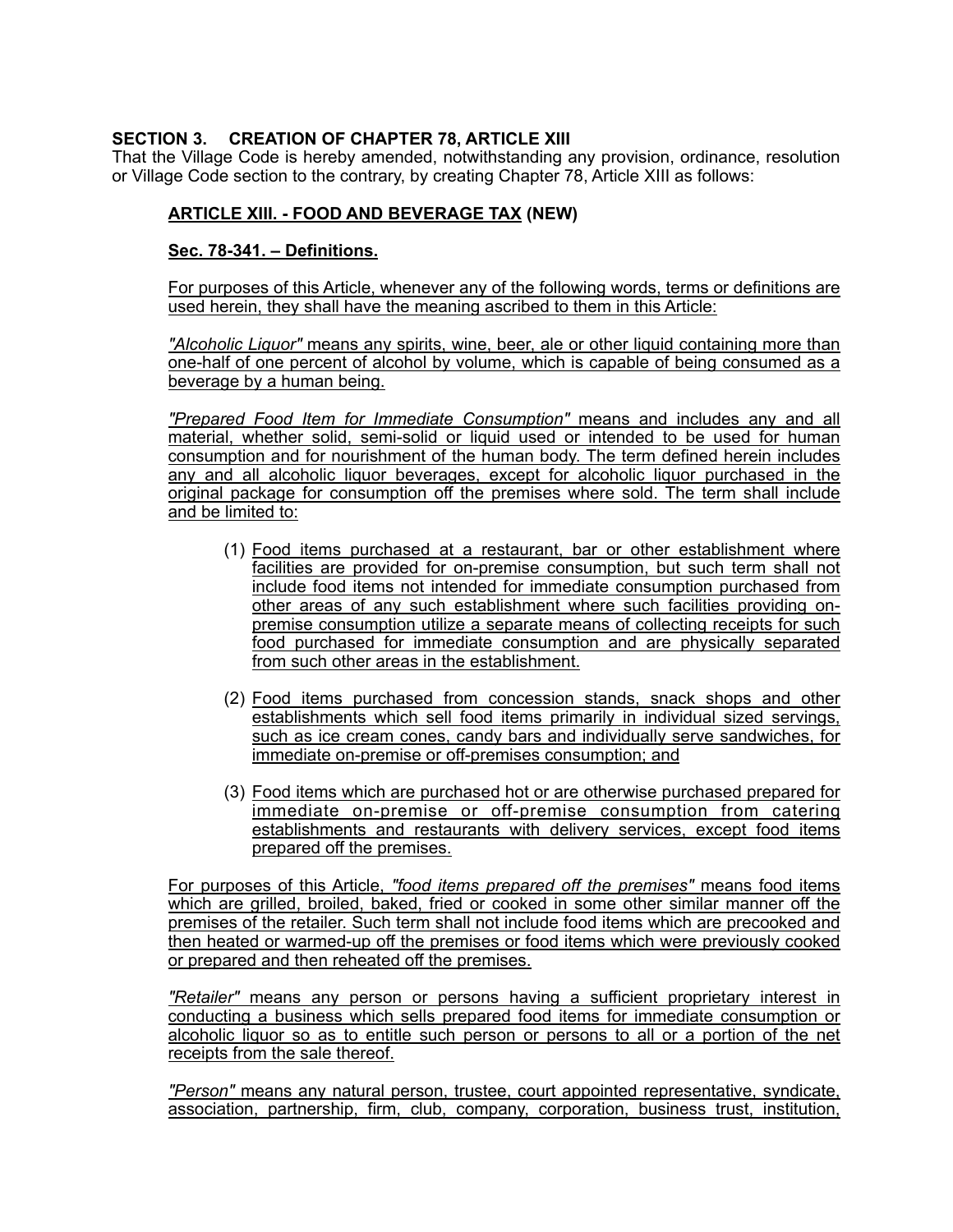agency, government corporation, municipal corporation, district or other political subdivision, contractor, supplier, vendor, vendee, operator, user or owner, or any officers, agents, employees or other representative, acting either for himself or herself or for any other person in any capacity, or any other entity recognized by law as the subject of rights and duties. The masculine, feminine, singular or plural is included in any circumstance.

*"Restaurant"* means and includes any public place kept, used, maintained, advertised and held out to the public, as a place at which prepared food items for immediate consumption are served and/or prepared, whether or not consumed or intended to be consumed on the premises, but shall not include coin-operated automatic food dispensing machines.

*"Bar"* means and includes an establishment for the serving of alcoholic liquor.

# **Sec. 78-342. – Imposition of Tax.**

- (a) There is hereby levied and imposed upon the privilege of purchasing prepared food items for immediate consumption and alcoholic liquor served or prepared at a restaurant bar or other establishment covered by this Article in the Village of Stickney, a tax of one point seventy-five percent (1.75%) percent of the purchase price, exclusive of any other tax charged for such food items and/or alcoholic liquor.
- (b) Exempt from the tax imposed above are persons purchasing:
	- (1) Prepared food items for immediate consumption purchased in hermetically sealed containers and not reasonably expected or intended by the seller for immediate on-premises consumption;
	- (2) Prepared food items for immediate consumption purchased at employee cafeterias, when entrance to such cafeteria is limited to employees and guests of employees;
	- (3) Prepared food items for immediate consumption purchased from non-profit, inpatient medical, educational, philanthropic or public service institutions such as churches, day care establishments, residential halls, fraternities, sororities, schools, government entities, hospitals, nursing homes and other medical treatment centers and transitional shelters;
	- (4) Food items from vending machines.

# **Sec. 78-343. – Liability for Payment.**

- (a) The ultimate incidence of and liability for payment of said tax shall be borne by the person who seeks the privilege of occupying any such restaurant, bar or other establishment covered by this Article, said person hereinafter referred to as "consumer".
- (b) All retailers shall jointly and severally have the duty to collect and shall collect and account for the tax imposed in Section 78-342 from each consumer at the time that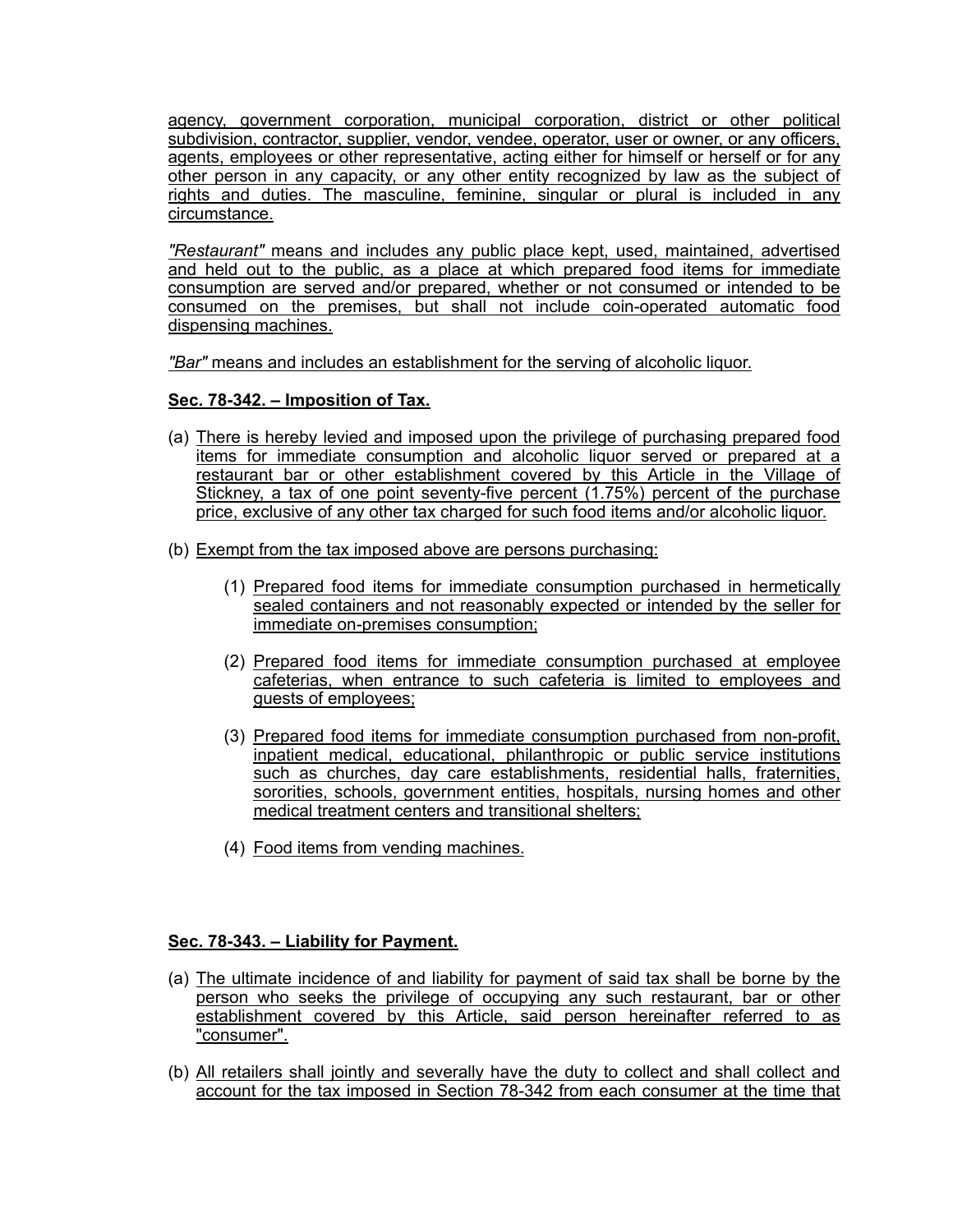the consideration for such purchase is paid. Such retailers shall be the trustee for the Village in the collection and remittance of said taxes.

# **Sec. 78-344. – Collection of Tax.**

Every person required to collect the tax levied by this Article shall secure said tax from the consumer at the time he collects payment for the service of food or alcoholic beverage. Upon the invoice receipt or other statement or memorandum of the payment given to the consumer at the time of payment, the amount due under the tax provided in this Article shall be stated separately on said documents or combined with the amount of the Illinois Retailer's Occupation Tax.

If any retailer collects an amount upon a sale not subject to the tax imposed in this Article hereof but which amount is purported to be the collection of such tax, or if a retailer collects an amount upon a sale greater than the amount of the tax so imposed thereon and does not for any reason refund the same to the consumer who paid the same before filing the return for the period in which such improper collection occurred, such retailer shall account for and pay over all such amounts to the village along with the tax accurately collected without entitlement to refund of inaccurate collection thereafter. It is the duty of the retailer to refund any inaccurately collected amounts to consumer prior to the filing of a return; the filing of the return shall otherwise be deemed admission that the collection reported therein is properly remitted under this chapter and such admission shall not be disturbed by amendment of returns thereafter. This Chapter shall not create any liability to the purchaser in relation to returns which include inaccurate collection.

# **Sec. 78-345. – Rules and Regulations.**

The Treasurer or other person designated by the Village President, with the advice and consent of the Village Board, may promulgate rules and regulations not inconsistent with any and all laws, ordinances, rules and regulations concerning the enforcement and application of this Article XIII. The term "*rules and regulations"* includes, but is not limited to, a case by case determination of whether or not the tax imposed by this Article XIII applies.

### **Sec. 78-346. – Filing of Application.**

The owner of each restaurant, bar or other establishment covered by this Article shall complete an application for registration within thirty (30) days of opening for business. The application shall be filed with the Treasurer or designee.

# **Sec. 78-347 – Filing of Return.**

(a) All retailers shall pay to the Village all taxes collected. The owner of each restaurant, bar or other establishment covered by this Article within the Village shall file monthly tax returns showing tax receipts received during each monthly period on forms prescribed by the Treasurer.

The return shall be filed on or before the 25th day of the calendar month next succeeding the month for which the return is made and shall be accompanied by payment of all taxes due and owing for the month covered by said return.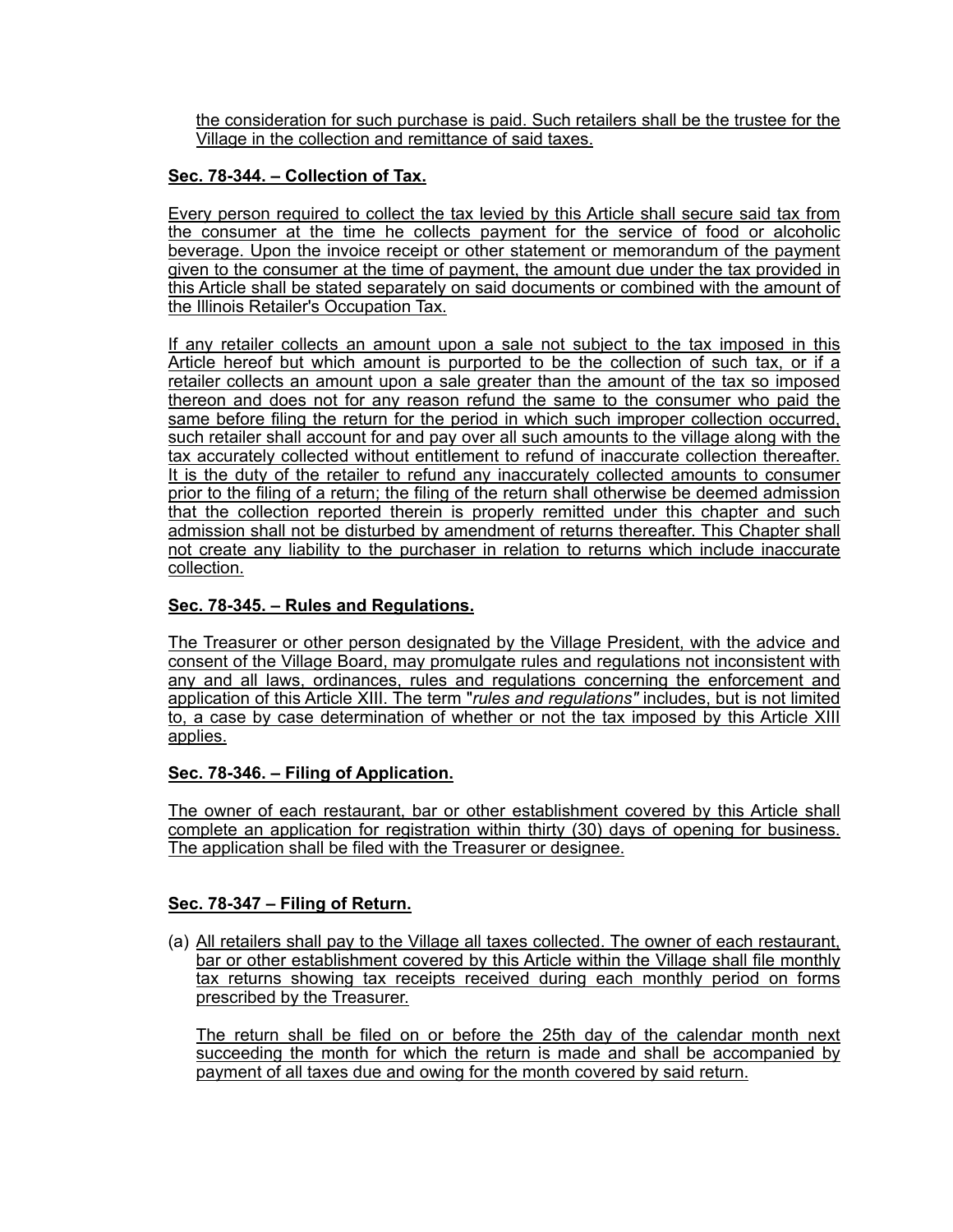- (b) The first taxing period for the purpose of this Article shall commence on July 1, 2019, and the tax return and payment for such period shall be due on or before February 25, 2020. Thereafter, reporting periods and tax payments shall be in accordance with the provisions of this Article.
- (c) Any payment made by check which is returned to the Village because of insufficient funds may result in the Finance Director requiring the retailer to make future payments by cashier's check or money order.

## **Sec. 78-348. – Compensation for Collection Services.**

As compensation for services rendered in the collection and payment of this tax, retailers filing a tax return may retain an amount of money equal to one percent (1%) of the tax due.

## **Sec. 78-349. – Financial Records.**

- (a) All retailers shall cause complete and accurate books, records and accounts showing the gross receipts for sales of taxable prepared food items for immediate consumption and alcoholic liquor and the taxes collected each day, which shall be made available for examination by the Village upon reasonable notice and during customary business hours.
- (b) The financial records of any restaurant, bar or other establishment covered by this Article submitted pursuant to this Article or any rule and regulation promulgated thereunder shall be considered confidential proprietary information and shall not be disclosed except as permitted by law.

# **Sec. 78-350. – Failure to Remit; Licensing**.

Payment and collection of said tax may be enforced by action in any court of competent jurisdiction. Failure to collect, account for and pay over any tax collected from purchasers of taxable items shall be cause for revocation of any Village license of such retailer or applicable to the premises thereof, in addition to any other penalty provided in this Ordinance.

### **Sec. 78-351. – Violations; Penalties.**

Any retailer found guilty of violating, disobeying, omitting, neglecting or refusing to comply with, or resisting or opposing the enforcement of any of the provisions of this Article, except when otherwise specifically provided, shall be deemed to have committed a misdemeanor. In addition, a fine of not less than Seventy-five Dollars (\$75.00) nor more than Five Thousand Dollars (\$5,000.00) for the first offense, and not less than One Hundred Fifty Dollars (\$150.00), nor more than Five Thousand Dollars (\$5,000.00) for the second offense, and not less than Three Hundred Dollars (\$300.00) nor more than Five Thousand (\$5,000.00) for the third offense, and not less than One Thousand Dollars (\$1,000.00) nor more than Ten Thousand Dollars (\$10,000.00) for the fourth and each subsequent offense, or five (5) times the amount of the tax imposed, if any, whichever is higher, for the second and each subsequent offense shall be imposed. A separate and distinct offense shall be regarded as committed each day upon which said retailer shall continue any such violation, or permit any such violation to exist after notification thereof.

### **Sec. 78-352. – Late Payment Penalty.**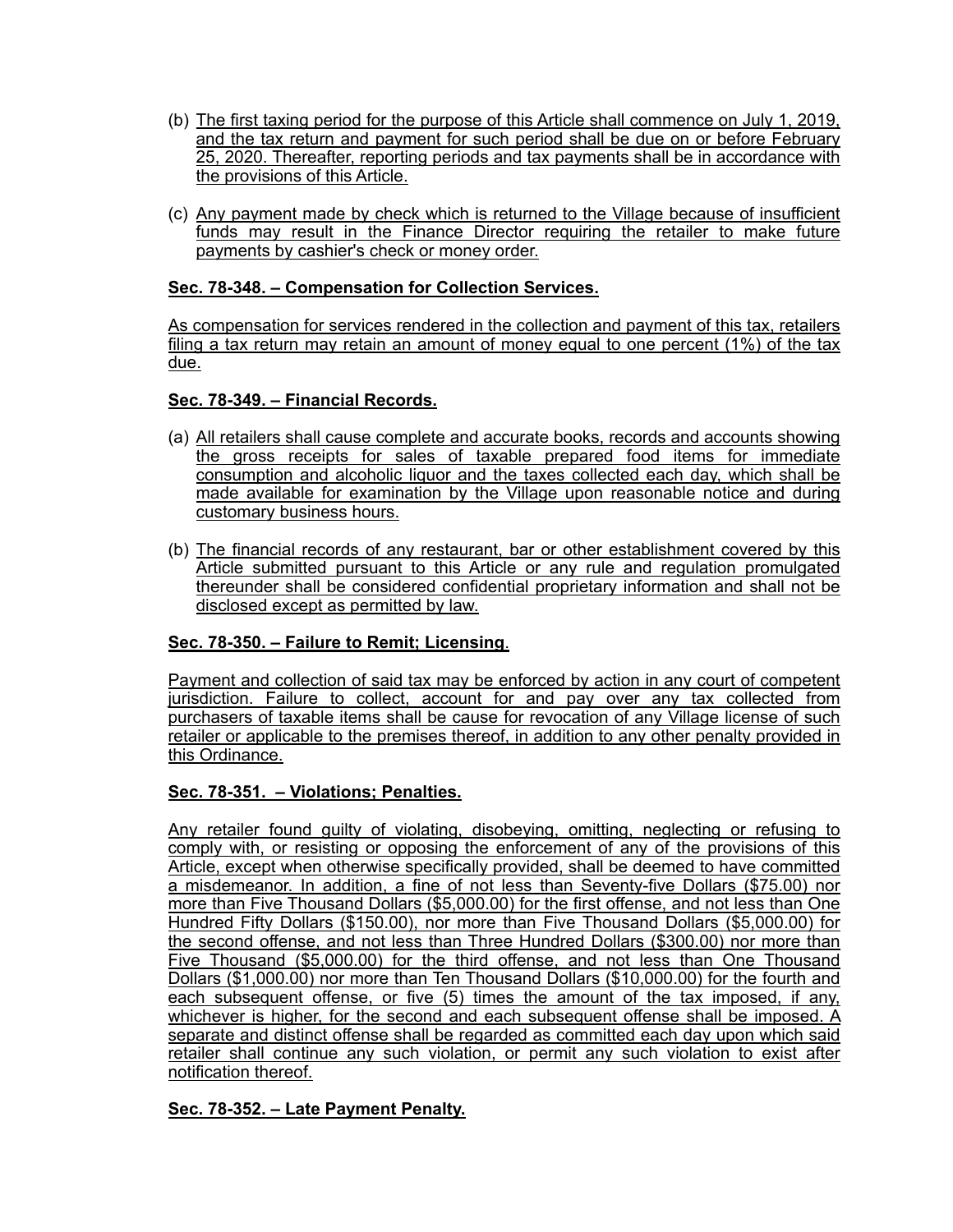If any tax imposed by this Article is not paid when due, a late payment penalty equal to five percent (5%) of the unpaid tax shall be added for each successive thirty-day period, or any portion thereof without proration, that such tax remains unpaid or underpaid and the total of such late payment penalty shall be paid along with the tax imposed hereby. In addition to the penalty herein provided, there shall be paid over to the village fifty dollars (\$50.00) for each day a representative of the village attempts to make an in-person collection of the late payment in the event that attempted in-person collection of the late payment is required. Such attempted in-person collection by a village officer or employee is required and shall be undertaken if the payment of the tax has not been received by the village within ten (10) days beyond the due date.

# **SECTION 3.1. OTHER ACTIONS AUTHORIZED.**

The officers, employees and/or agents of the Village shall take all action necessary or reasonably required to carry out, give effect to and consummate the amendments contemplated by this Ordinance and shall take all action necessary in conformity therewith. The officers, employees and/or agents of the Village are specifically authorized and directed to draft and disseminate any and all necessary forms or notices to be utilized in connection with the intent of this Ordinance.

### **ARTICLE III. HEADINGS, SAVINGS CLAUSES, PUBLICATION, EFFECTIVE DATE**

### **SECTION 4. HEADINGS.**

The headings of the articles, sections, paragraphs and subparagraphs of this Ordinance are inserted solely for the convenience of reference and form no substantive part of this Ordinance nor should they be used in any interpretation or construction of any substantive provision of this Ordinance.

### **SECTION 5. SEVERABILITY.**

The provisions of this Ordinance are hereby declared to be severable and should any provision of this Ordinance be determined to be in conflict with any law, statute or regulation by a court of competent jurisdiction, said provision shall be excluded and deemed inoperative, unenforceable and as though not provided for herein and all other provisions shall remain unaffected, unimpaired, valid and in full force and effect.

#### **SECTION 6. SUPERSEDER.**

All code provisions, ordinances, resolutions, rules and orders, or parts thereof, in conflict herewith are, to the extent of such conflict, hereby superseded.

#### **SECTION 7. PUBLICATION.**

A full, true and complete copy of this Ordinance shall be published in pamphlet form or in a newspaper published and of general circulation within the Village as provided by the Illinois Municipal Code, as amended.

#### **SECTION 8. EFFECTIVE DATE.**

This Ordinance shall be in full force and effect ten (10) days after its passage, approval and publication, as provided by law.

(REMAINDER OF THIS PAGE INTENTIONALLY LEFT BLANK)